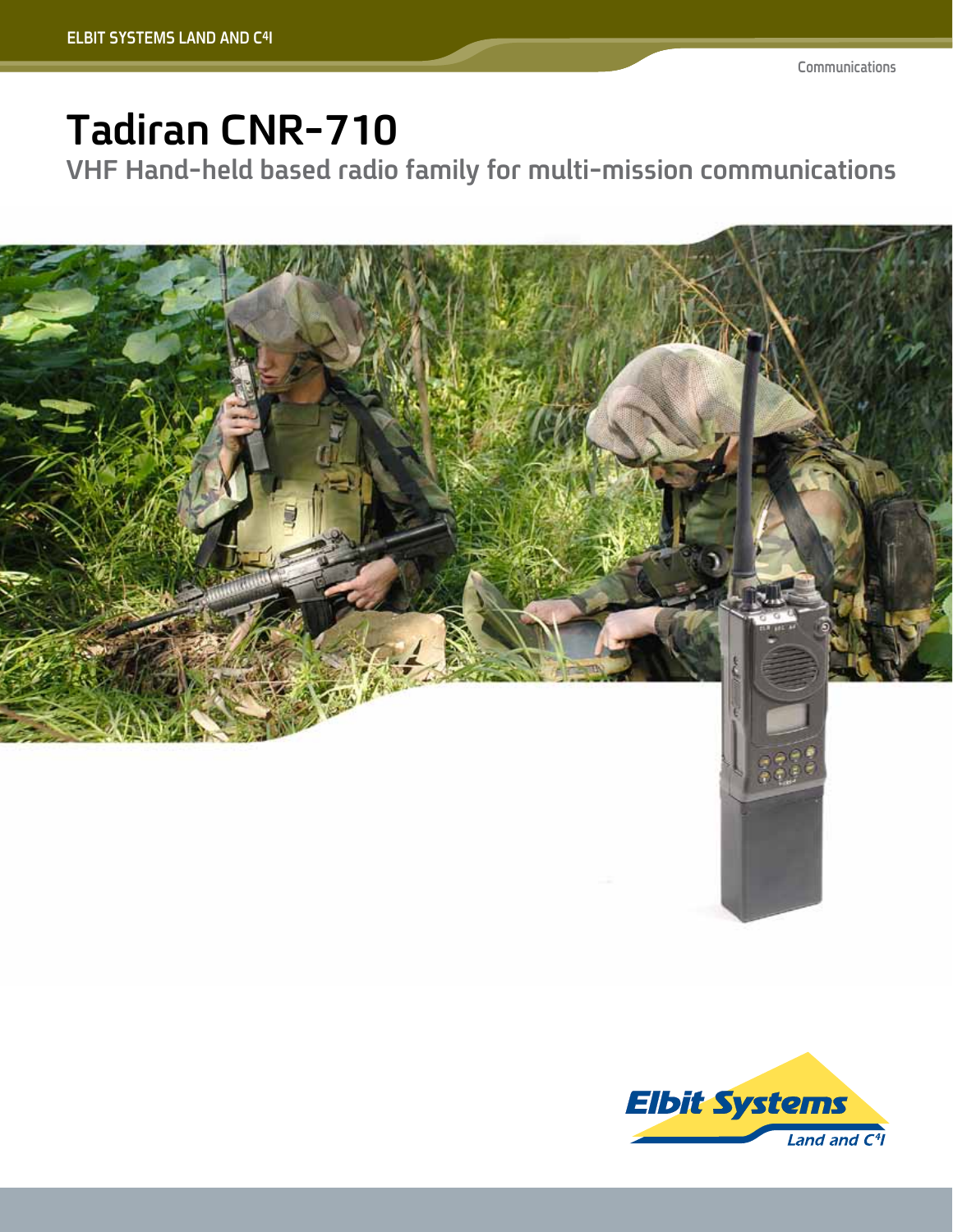

#### **Built-in Information Security and Immunity Encryption (COMSEC(**

• Very high level of voice and data security (digital (encryption

#### **Anti-Jamming (ECCM)**

- Wideband (or narrowband) frequency hopping over the entire frequency band 30 to 88 MHz
- Synchronous orthogonal frequency hopping minimizes friendly collocation interference and improves anti-<br>jamming immunity
- PTT-oriented, self-distributed synchronization eliminates need for master stations and provides immediate operation readiness
- Very high probability of synchronization and resynchronization under severe jamming conditions
- Spoofing resistant

#### **Special Features (optional)**

- SMS-burst for powerful message transmission
- Communication controller enables the radio to work as an IP radio, allowing an IP network to be established over the tactical network
- Built-in Vocoder for high voice quality reception even under poor level channels
- Built-In GPS for system location report
- Scanning up to 4 preset channels
- Selective call individual and group communications

#### **Flexibility Logistic**

- Easy operational configuration based a common receiver-<br>transmitter
- Reduced equipment down-time and logistical costs
- High MTBF
- · Low MTTR; plug-in modular design at LRU and SRU levels

# **Configurations**

The Tadiran CNR-710's modular design provides a variety of configurations geared to match any specific operational requirement. Manpack, Vehicular, Base, Marine and Airborne radio sets are easily configured around the common Receiver-Transmitter unit in the following configurations:



**PRC-710** 5w Handheld/Manpack Radio set



**PRC-710/HP** 20w Manpack Radio set



**VRC-710** 5w Vehicular/Base/ Marine Radio set



**VRC-710/20** 20w Vehicular/Base/ Marine/Airborne Radio set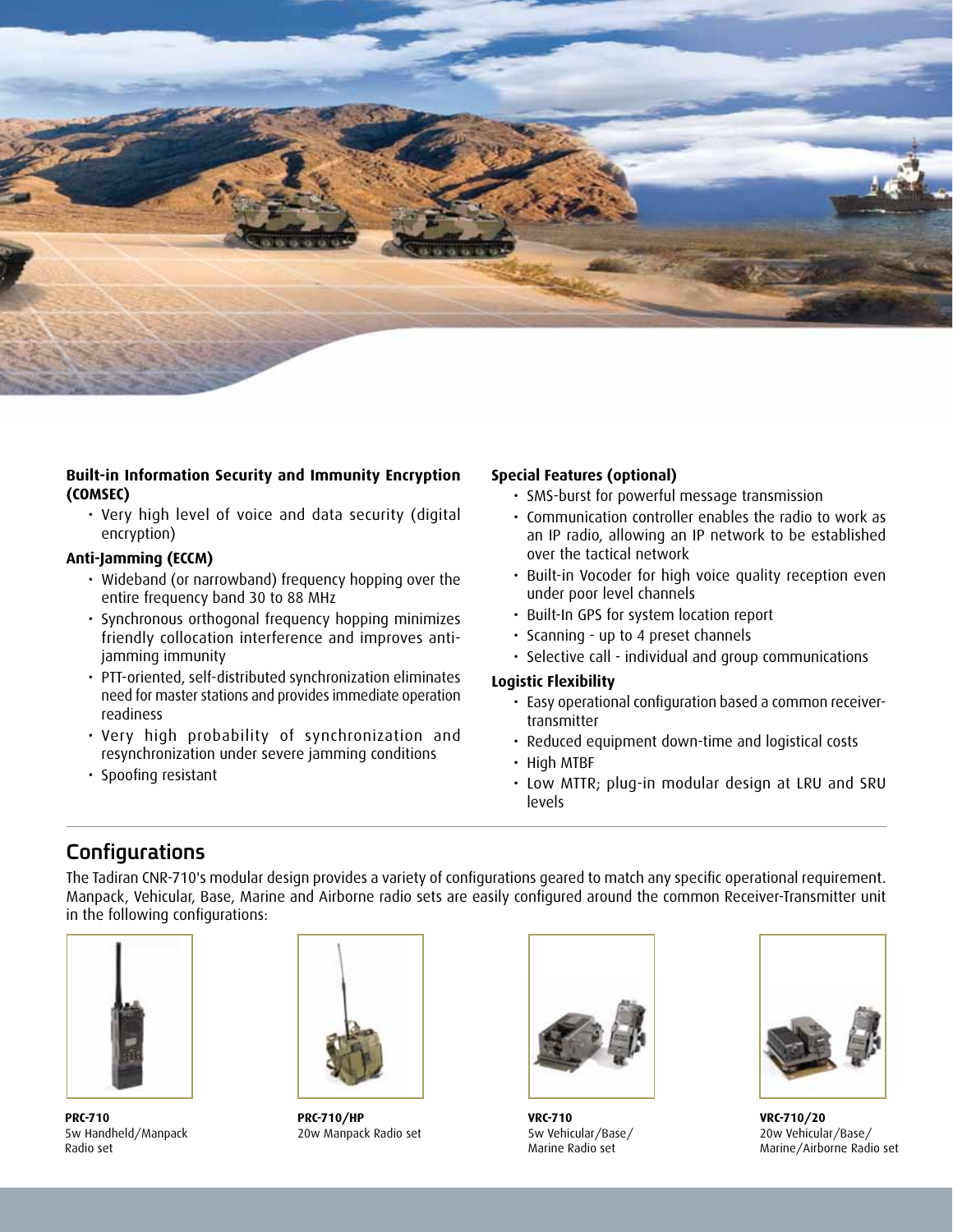

Modern theatres of operation demand real-time coordination between multiple ground, air, and marine forces. In today's complex tactical scenarios, easy-to-use, interoperable and secure communications are mission-critical.

The Tadiran CNR-710 from Elbit Systems offers all the combat-proven lightweight reliability that operatives expect, together with an uncompromising level of communications modularity, flexibility and security.

### **A Military, Combat-Proven, Modular Solution**

Designed specifically to meet the challenges of multiple-force engagements, the Tadiran CNR-710 offers ground, sea, and air units VHF frequency band coverage and waveforms - enabling simple and secure voice and data communications with a wide range of forces, units and stations, from a single  $R/T$  unit.

Offering the most comprehensive feature set of its class, the Tadiran CNR-710 is combat-proven, already exceeding the expectations of military organizations around the world. Lightweight, rugged and slim, the Tadiran CNR-710 leverages Tadiran's synchronous-orthogonal frequency hopping technology, and is fully compatible with legacy Tadiran frequency hopping systems like the CNR-710MB, CNR-900, CNR-9000 and CNR-<br>9000HDR.

## **A Platform for Growth**

Ideal for use at the tactical level, the flexible tadiran CNR-710 is the basic building block for creation of platoon-level and above voice and data communications infrastructure. With a complete line of add-ons, the Tadiran CNR-710 is available in variety of configuration packages for land, Sea and Airborne. The Tadiran CNR-710 enables a full range of communication solutions, from standalone radios to turnkey C<sup>4</sup>I systems.

### **Rich-Feature**

Leveraging over 40 years of combat-proven ingenuity, Elbit Systems designed the Tadiran CNR-710 with features that meet and exceed the rugged demands of military organizations worldwide, including:

#### **Engineering Human**

- · Simple to operate, with all functions unambiguously identified
- Innovative, menu-driven interface, interactive display-<br>guided operation
- Preset, DATA, COMSEC and ECCM parameters loaded via keyboard, keygun loader or another CNR-710
- Visual and audible alerts for security breach protection; frequency hopping indication in fixed frequency mode Clear indication in Secure mode
- Minimum operatior workload under battlefield conditions; auto data rate adaptation, auto synchronization, "clear" override to enable clear reception in SEC mode
- Quick emergency erasure of radio security parameters

#### **Communications Data**

- Powerful data rate and data mode (sync/async) adapter
- Sophisticated and robust error correction and high probability of error-free data transfer under severe communication conditions
- Synchronous and asynchronous modes of operation and interface